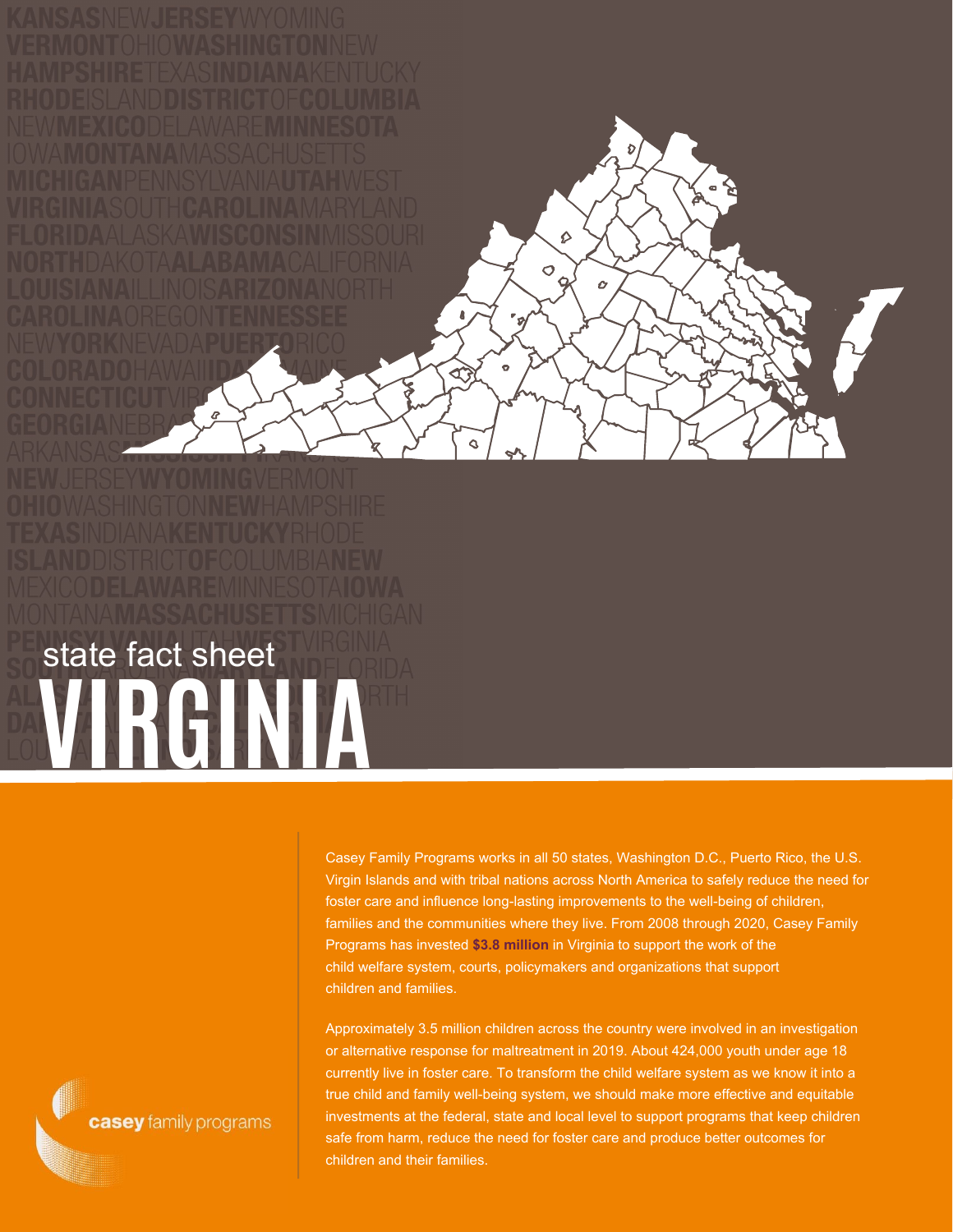We talk about a "foster care system," but the goal is to create a child and family well-being system that prevents abuse and neglect and helps every child grow up safely in his or her own family whenever possible. Rather than waiting for maltreatment to occur, we can improve the safety of children who have come to the attention of child protective services by helping their families with evidence-based and promising practices.

Across Virginia in 2019, approximately:



Most states currently are limited to using the bulk of the \$9.8 billion in dedicated federal child welfare funding only for services related to foster care. The Family First Prevention Services Act of 2018 and the Family First Transition Act of 2019 provide states with the historic opportunity to invest federal funding to support preventive services, including substance abuse, mental health and parental skill training, so more children can remain safely at home. States and tribes now have access to new federal prevention resources to help keep children safe from harm in the first place by helping strengthen their families.

How federal child welfare funding is currently aligned in Virginia\*:

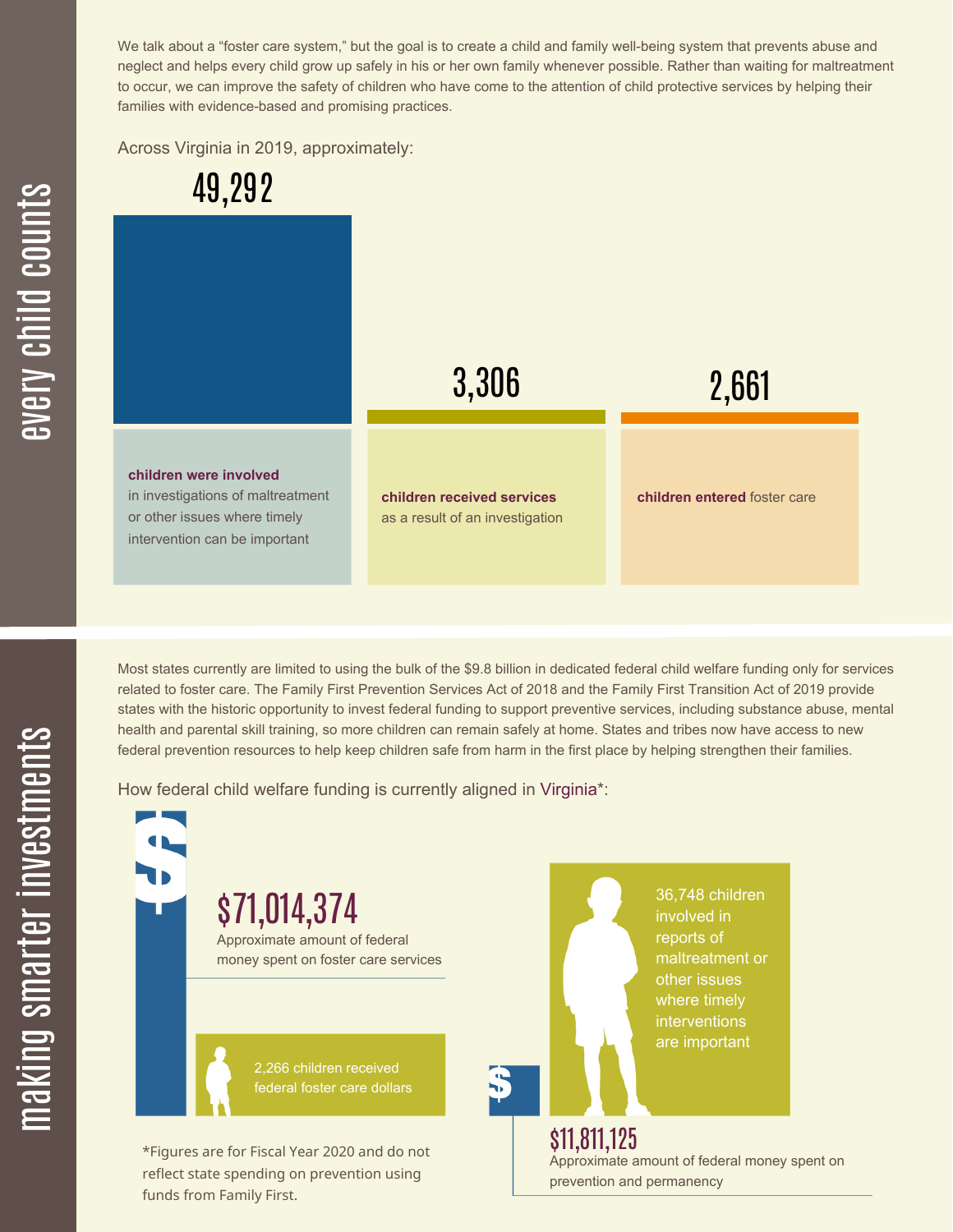Safety and effective response go hand in hand. Most children enter foster care due to neglect and other reasons — not because of physical or sexual abuse. In Virginia, providing targeted and effective interventions as soon as possible, including by accessing new federal resources provided under the Family First Prevention Services Act and the Family First Transition Act, can safely allow children to remain with their families and thrive.

97% of

Virginia

do not

children in

experience

maltreatment

a repeat

within six

months

Reasons children in Virginia enter foster care:

| 17%          | 83%                |
|--------------|--------------------|
| <b>ABUSE</b> | NEGLECT AND OTHER* |

Children under age 18 living in foster care in Virginia: (as of September 30 of each year)



\*"Other" includes parental substance abuse, child substance abuse, child disability, child behavior problems, parent death, parent incarceration, caretaker inability to cope, relinquishment or inadequate housing.

What happens to children who end up in foster care? Most are safely reunited with their own family or extended family. A

significant number are adopted. Under the Family First Prevention Services Act, communities can more easily invest in helping more children to grow up in safe, stable families by providing appropriate and timely services prior to the need for removal, or after they return home or have been adopted.

Among children in Virginia who exited foster care in 2019:



 $\overline{\phantom{1}}$  $\overline{\mathbf \Theta}$  $\overline{\mathbf{C}}$ 

Numbers may not equal 100% due to rounding. \*"Other" includes transferred to another agency, ran away or died.

 $\overline{\mathbf{C}}$  $\leq$  $\overline{\mathbf{C}}$  $\overline{\mathsf{Z}}$  $\overline{\mathbf{C}}$  $\equiv$  $\blacksquare$ e  $\mathcal{C}$  $\overline{\mathbf{C}}$  $\overline{\phantom{a}}$  $\overline{\mathbf{C}}$  $\mathcal{C}$ <u>م</u>  $\equiv$ el<br>O  $\overline{\phantom{0}}$  $\blacksquare$ t<br>B mily